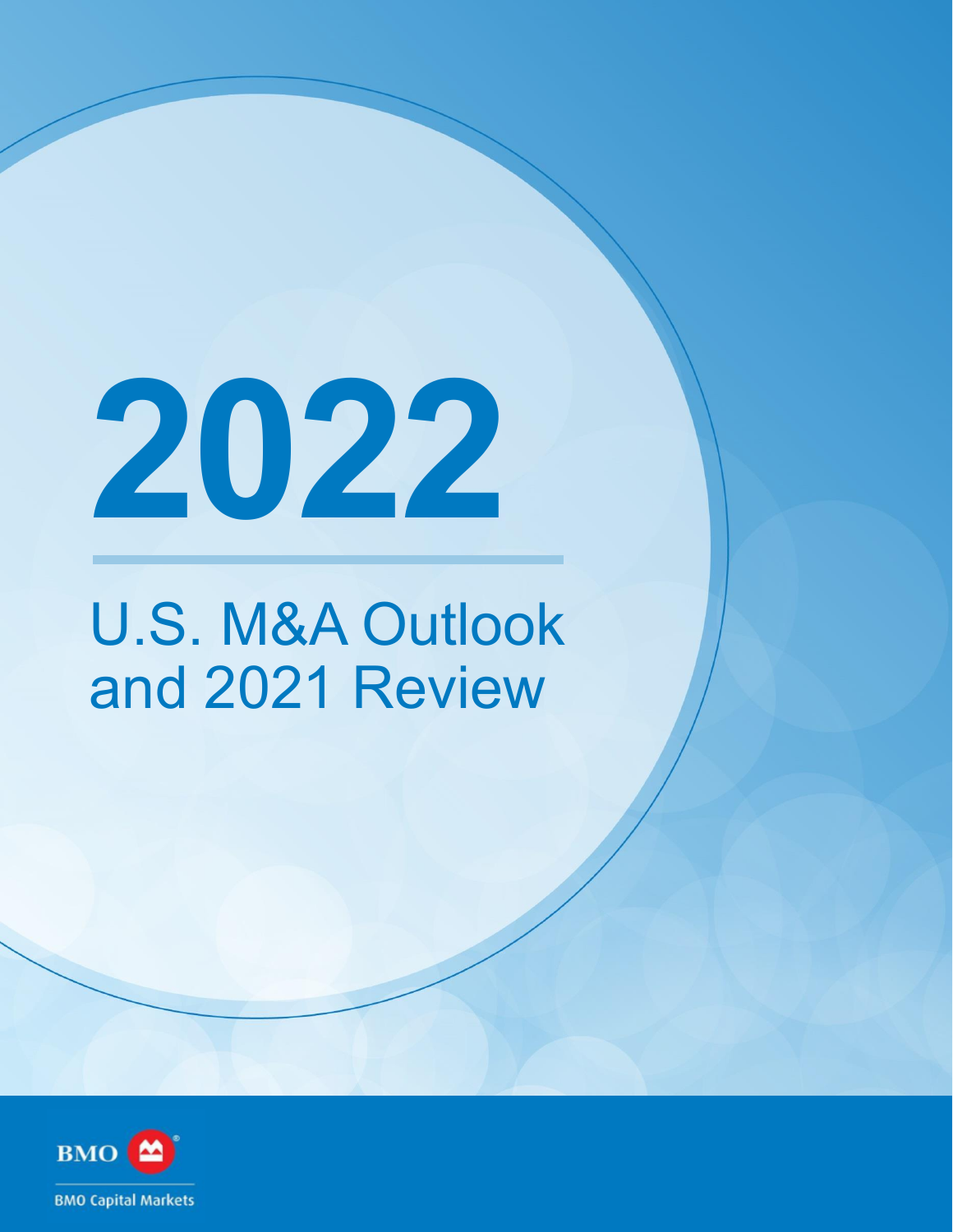## 2021 Was a record year for<br>
the U.S. M&A Market the U.S. M&A Market



**86%** *increase* in total year-<br>ver-year transaction<br>value<sup>(1)</sup> over-year transaction increase in total year-<br>over-year transaction **35%** *increase* in total year-<br>value<sup>[\(1](#page-1-0))</sup> *S*5% volume<sup>(1)</sup>

over-year transaction volume $(1)$  $(1)$ 

<span id="page-1-1"></span>**46%** 

of transactions fully or partially funded with stock, (highest in recent history)([2\)](#page-1-2) **478** 

\$1bn+ transactions in 2021 (highest in recent history)([1](#page-1-0))

<span id="page-1-5"></span>**4.7%** 

Estimated([3\)](#page-1-4) annual rate of inflation in 2021

**16k+** 

M&A transactions in the  $U.S.(1)$  $U.S.(1)$  $U.S.(1)$ 

<span id="page-1-3"></span>**27%** 

year-over-year increase in the S&P 500

# **168%**

growth in sponsor transaction value (including SPACs)([1](#page-1-0))

# **\$504mm**

Average M&A transaction size $(1)$  $(1)$  $(1)$  **\$2tn+** 

In total transaction value $(1)$  $(1)$ 

**5.6%** 

Estimated $(3)$  2021 U.S. GDP *expansion* 

**3.9%** 

U.S. unemployment rate at the end of 2021 vs. 6.7% at the end of 2020

**1.5%** 

10-year treasury yield at the end of 2021 vs. 0.9% at the end of 2020

Source: BMO Estimates, Bureau of Labor Statistics, FactSet, U.S. Department of Treasury

<span id="page-1-0"></span>[1.](#page-1-1) Includes all complete and pending announced M&A and majority stake transactions with U.S. targets; as of 31-Dec-21.

<span id="page-1-4"></span><span id="page-1-2"></span>[2](#page-1-3). Includes all complete and pending announced M&A and majority stake transactions with U.S. targets, public acquirers, and transaction values above \$50 million. 2 3 BMO Estimates as of 2[3](#page-1-5)-Dec-21.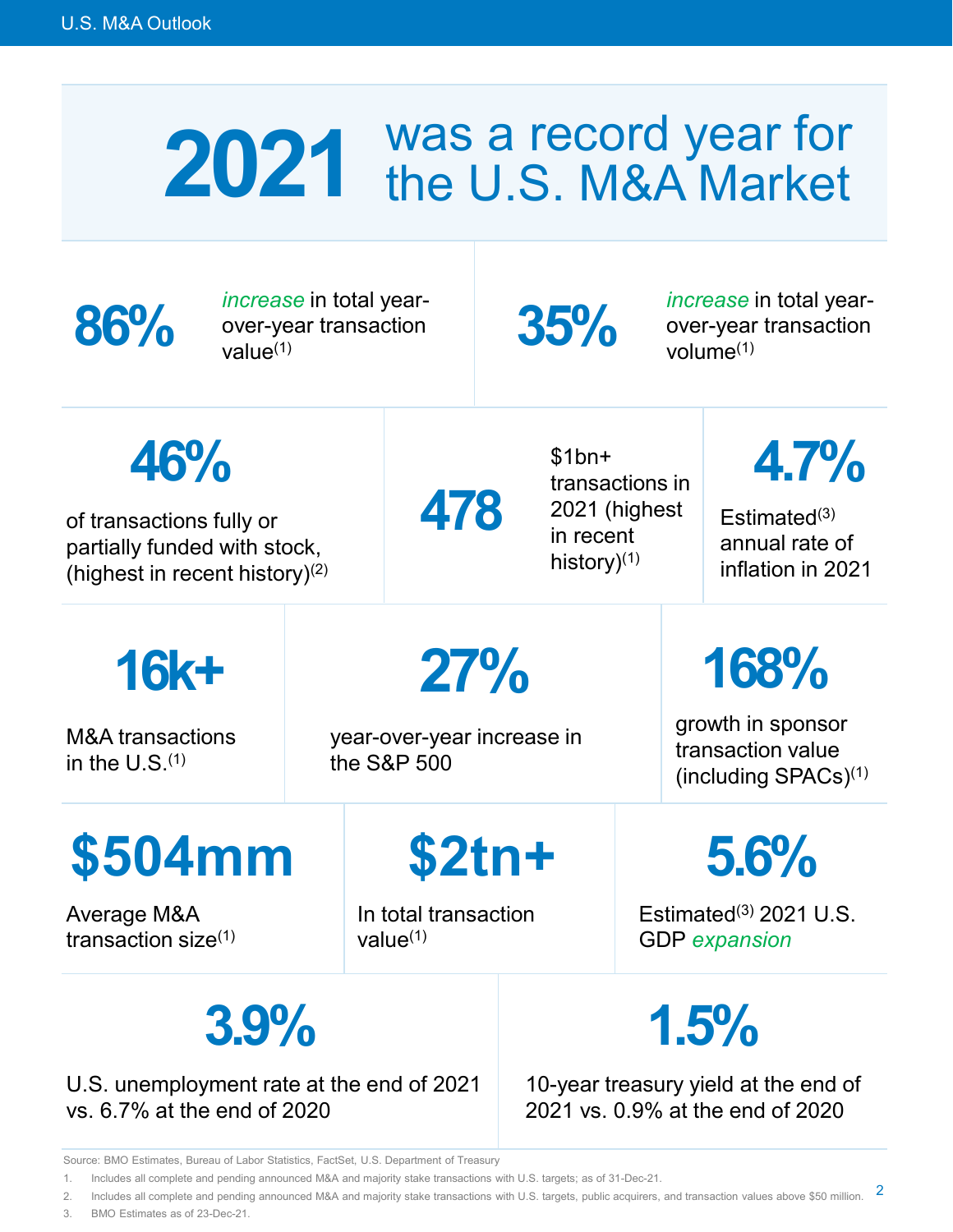# **571 SPACs**

With \$153bn in capital looking to be deployed (26% has a liquidation deadline in 2022 and 74% in 2023)([1](#page-2-0))

**2022** will be shaped by economic growth, inflation, the pandemic, and central bank policy

### **Continued Focus on ESG**

ESG considerations will continue to gain influence in corporate strategy

### **Vertical Integration?**

<span id="page-2-1"></span>Acquisitions to alleviate supply chain disruptions gain momentum

### **Fiscal Stimulus & Tax Increases?**

Potential for trillions in spending funded through increases in corporate and capital gains taxes

# <u>nnnnnnn</u>

### **U.S. – China Relationship**

Ongoing tension between the two countries will impact geopolitics and global economic activity

### **Increased Regulatory Hurdles?**

Likely increased regulatory pressure on antitrust enforcement, cross-border deals, and SPAC transactions



<span id="page-2-2"></span><span id="page-2-0"></span>Total announced activism situations remain at high levels despite record high equity and M&A markets

# **\$829bn**

<span id="page-2-3"></span>Amount of equity dry powder accumulated by U.S. private equity investors<sup>([2](#page-2-2))</sup>

### **Corporate Carve-outs?**

Numerous conglomerates are pursuing portfolio optimization strategies through carve-outs, spinoffs and bolt-on acquisitions

# **\$2tn+**

Amount of cash on corporate balance sheets $(1)$  $(1)$ 



Disruptive technologies continue to rapidly redefine a number of sectors including automotive, financial, and retail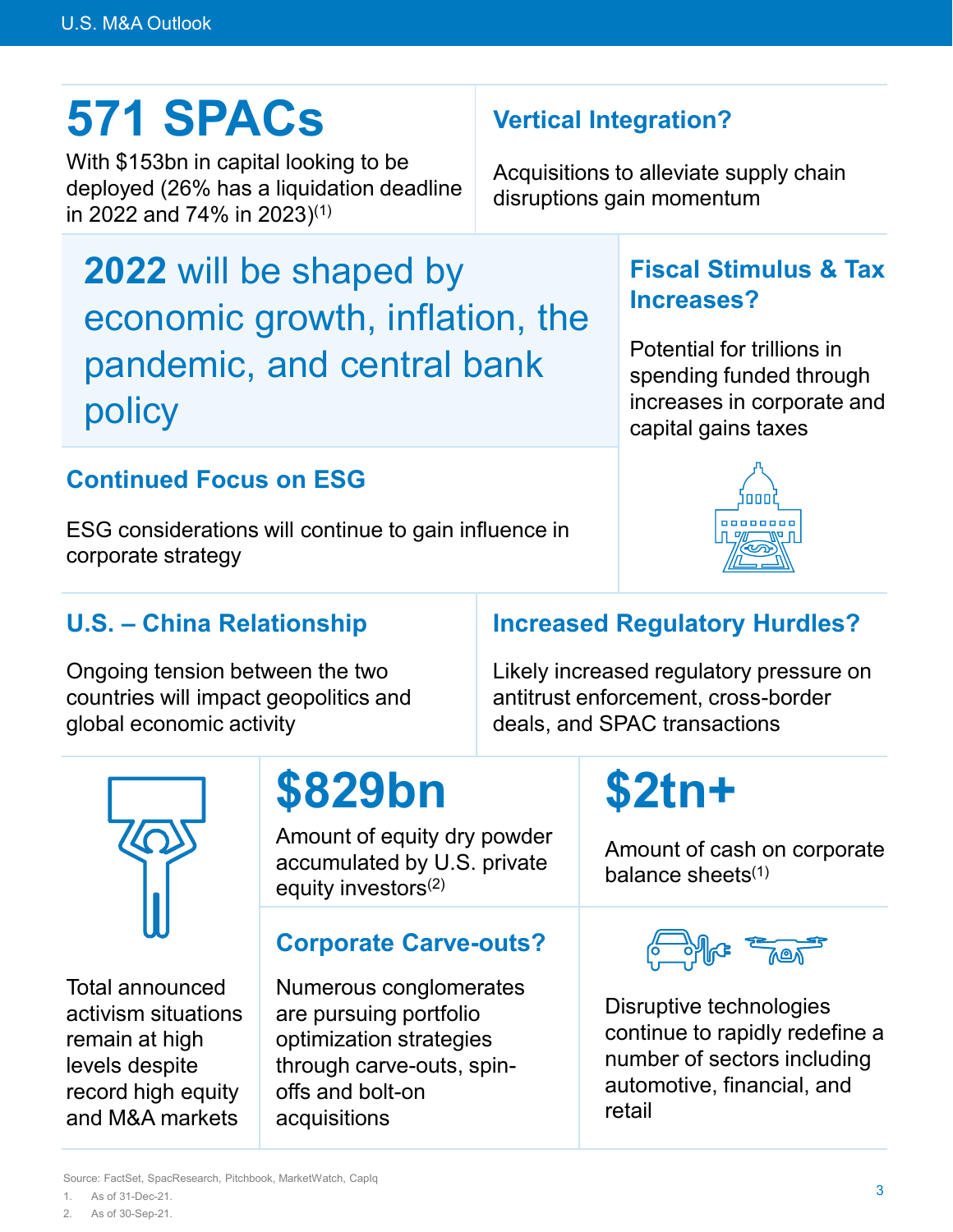### **Key Developments to Track in 2022**

| <b>Inflation &amp;</b><br><b>Monetary Policy</b><br><b>Pressure</b> | Surging demand combined with labor shortages, supply chain woes, and<br>$\bullet$<br>elevated energy prices are driving higher inflation<br>Tightening monetary policy conditions that result in lower economic growth and<br>$\bullet$<br>higher debt financing costs have the potential to dampen M&A activity                                 |
|---------------------------------------------------------------------|--------------------------------------------------------------------------------------------------------------------------------------------------------------------------------------------------------------------------------------------------------------------------------------------------------------------------------------------------|
| <b>Fiscal Policy</b><br><b>Uncertainty</b>                          | Trillions in stimulus spending would have important economic consequences<br>$\bullet$<br>and has potential to drive M&A across sectors<br>Increased corporate taxes could decrease future cash flow expectations /<br>$\bullet$<br>valuations while higher capital gains taxes would likely pull forward certain M&A<br>transactions            |
| <b>Increased</b><br><b>Regulatory</b><br><b>Scrutiny</b>            | Regulators are broadening their approach to merger review to include impact on<br>$\bullet$<br>labor markets as well as cross-market effects<br>Foreign direct investment continues to be a key concern for the U.S.<br>$\bullet$<br>government in certain sectors and has the potential to hamper/complicate<br>cross-border deals              |
| <b>Tech Disruption</b><br>& Cybersecurity                           | Digitalization, blockchain and AI are becoming more widely adopted, disrupting<br>$\bullet$<br>business models and forcing management teams to respond<br>The significant increase in the amount of information stored on and transferred<br>$\bullet$<br>over the internet emphasizes the need to implement effective cybersecurity<br>measures |
| <b>Transition to</b><br>COVID-19<br><b>Endemic</b>                  | Following the vaccine rollout, a second economic downturn of the same<br>$\bullet$<br>magnitude seems unlikely but the rise of new variants will be an ongoing risk to<br>the economy and appetite for M&A activity                                                                                                                              |

### **M&A Market Review**

### **M&A value increased 86%, surpassing \$2tn in 2021, while the amount of transactions rose 35%**

• Emerging from the COVID-19 downturn has spurred unprecedented M&A activity to drive growth, increase scale and transform businesses amid escalating competition



Source: FactSet

Note: Includes all complete and pending announced M&A and majority stake transactions with U.S. targets; as of 31-Dec-21.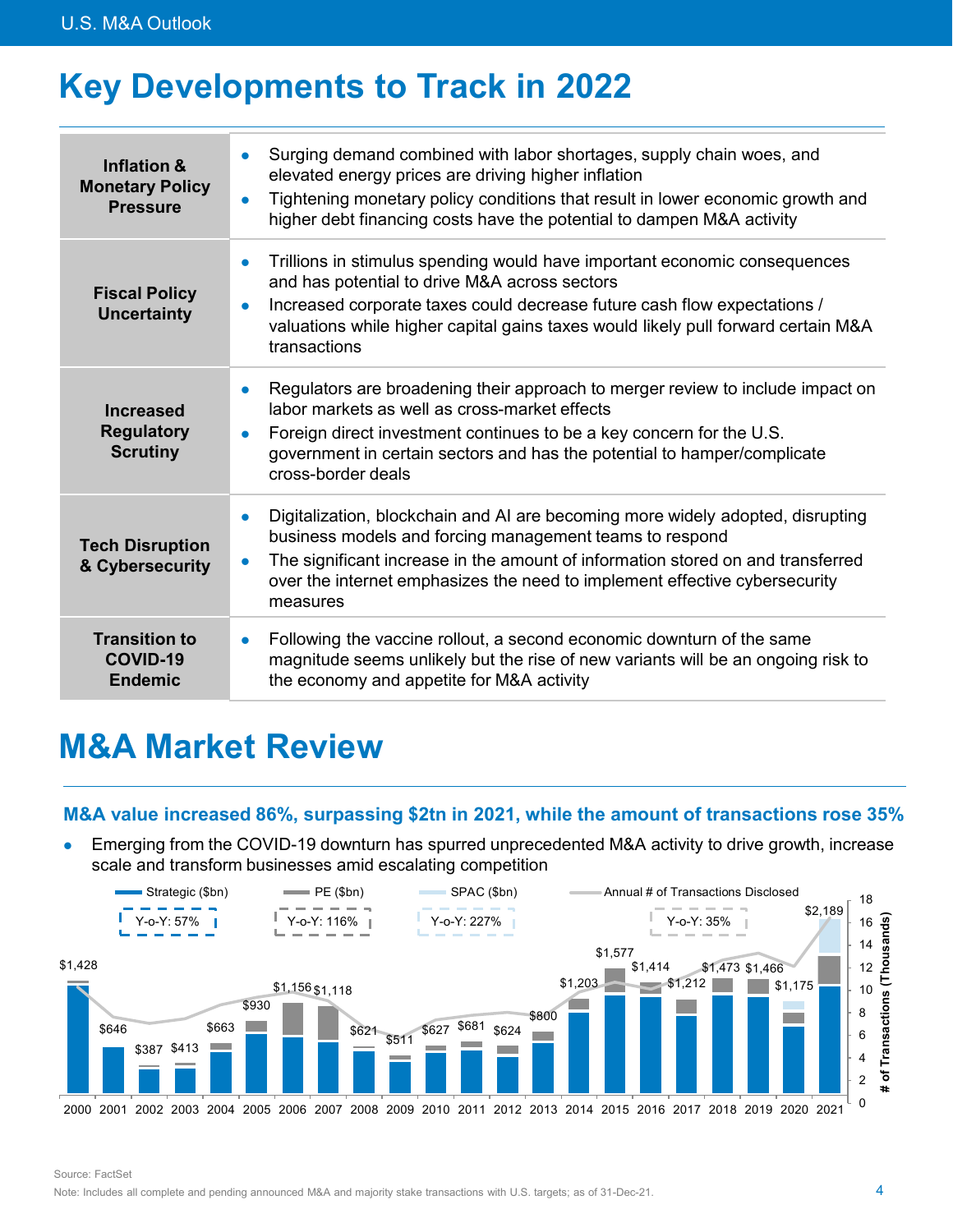### **M&A Market Review (cont'd) M&A Market Review (cont'd)**

### **\$1bn+ transactions made up nearly 80% of total M&A value, the highest since 2016(1) \$1bn+ transactions made up nearly 80% of total M&A value, the highest since 2016[\(1\)](#page-4-0)**

• 2021 had 478 \$1bn+ transactions totaling over \$1.7tn in value • 2021 had 478 \$1bn+ transactions totaling over \$1.7tn in value



### **Transaction multiples for public targets in 2021 increased year-over-year(2) Transaction multiples for public targets in 2021 increased year-over-year[\(2\)](#page-4-2)**

• Sponsor and strategic transaction multiples were the highest in recent history • Sponsor and strategic transaction multiples were the highest in recent history



#### <span id="page-4-5"></span><span id="page-4-3"></span><span id="page-4-1"></span>Sponsor Median EV / EBITDA Multiple Strategic Median EV / EBITDA Multiple

### **Transaction premia remained at healthy levels(3) despite strong stock market performance Transaction premia remained at healthy levels[\(3\)](#page-4-4) despite strong stock market performance**

• For only the second time in the last 11 years, Sponsor premia paid exceeded Strategic premia paid • For only the second time in the last 11 years, Sponsor premia paid exceeded Strategic premia paid



Source: FactSet Source: FactSet

Note: As of 31-Dec-21. Note: As of 31-Dec-21.

<span id="page-4-0"></span>[1.](#page-4-1) Includes all complete and pending announced M&A and majority stake transactions with U.S. targets. 1. Includes all complete and pending announced M&A and majority stake transactions with U.S. targets.

<span id="page-4-2"></span>[2.](#page-4-3) EV / EBITDA data includes all announced M&A and majority stake transactions with U.S. public targets with EV / LTM EBITDA multiples between 3x and 40x.

<span id="page-4-4"></span>[3.](#page-4-5) Premia data includes all announced M&A and majority stake transactions with U.S. public targets. 3. Premia data includes all announced M&A and majority stake transactions with U.S. public targets.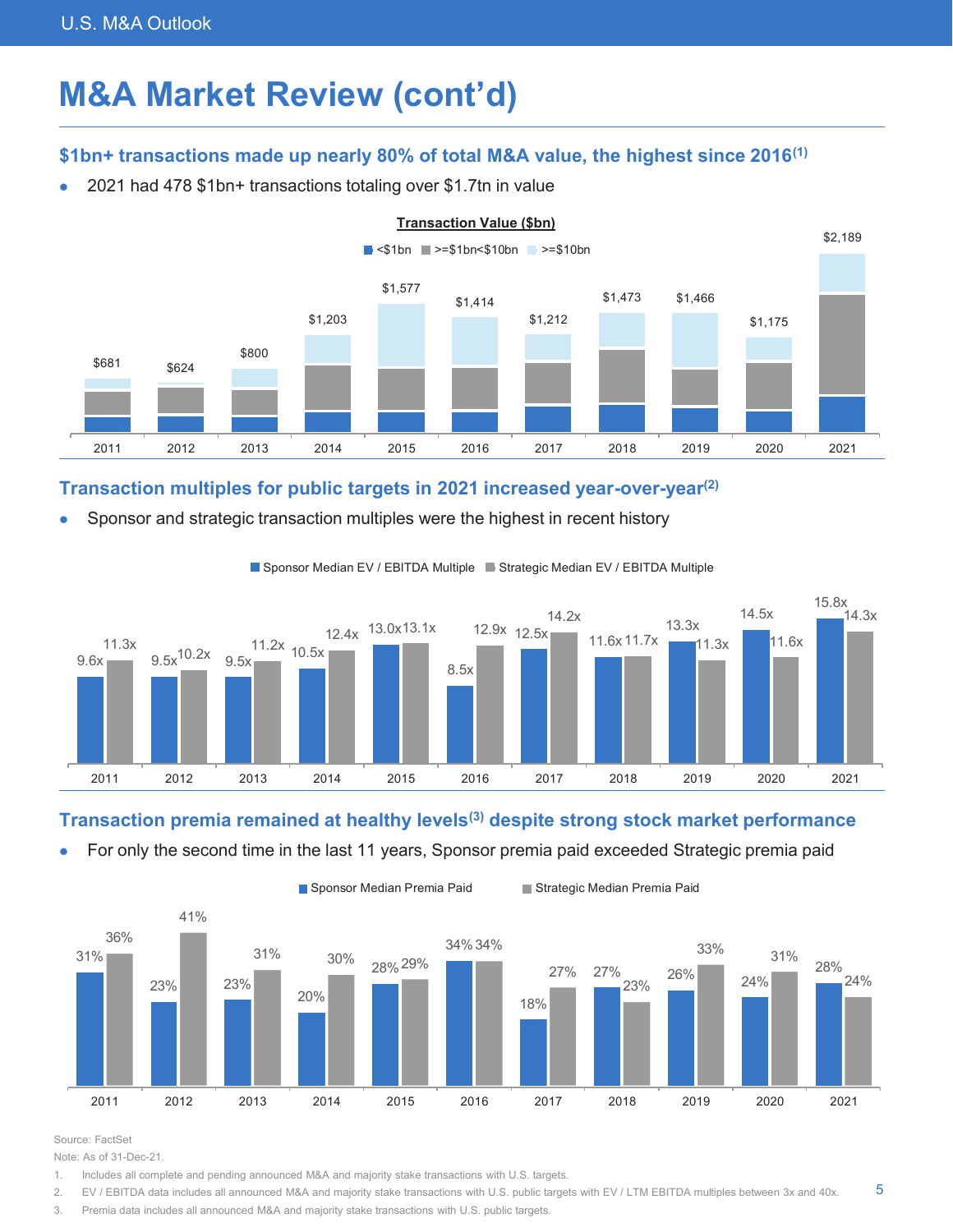### **Strategic M&A Viewpoint**

### **% of transactions including stock consideration remained at elevated levels[\(1\)](#page-5-0)**

<span id="page-5-1"></span>• Strong stock prices increased purchasing power and emboldened management teams and boards



### **Carve-out transaction value increased as corporations looked to enhance portfolios**

• Corporate breakups, spin-offs, and carve-outs offer divesture alternatives to drive shareholder value



### **Near record levels of cash and healthy balance sheets should sustain Strategic M&A activity**

Strong stock prices and constructive debt markets also contribute to a very strong transaction climate



Source: FactSet, Pitchbook

Note: As of 31-Dec-21.

<span id="page-5-0"></span>[1.](#page-5-1) Includes all complete and pending announced M&A and majority stake transactions with U.S. targets, public acquirers, and transaction values above \$50 million.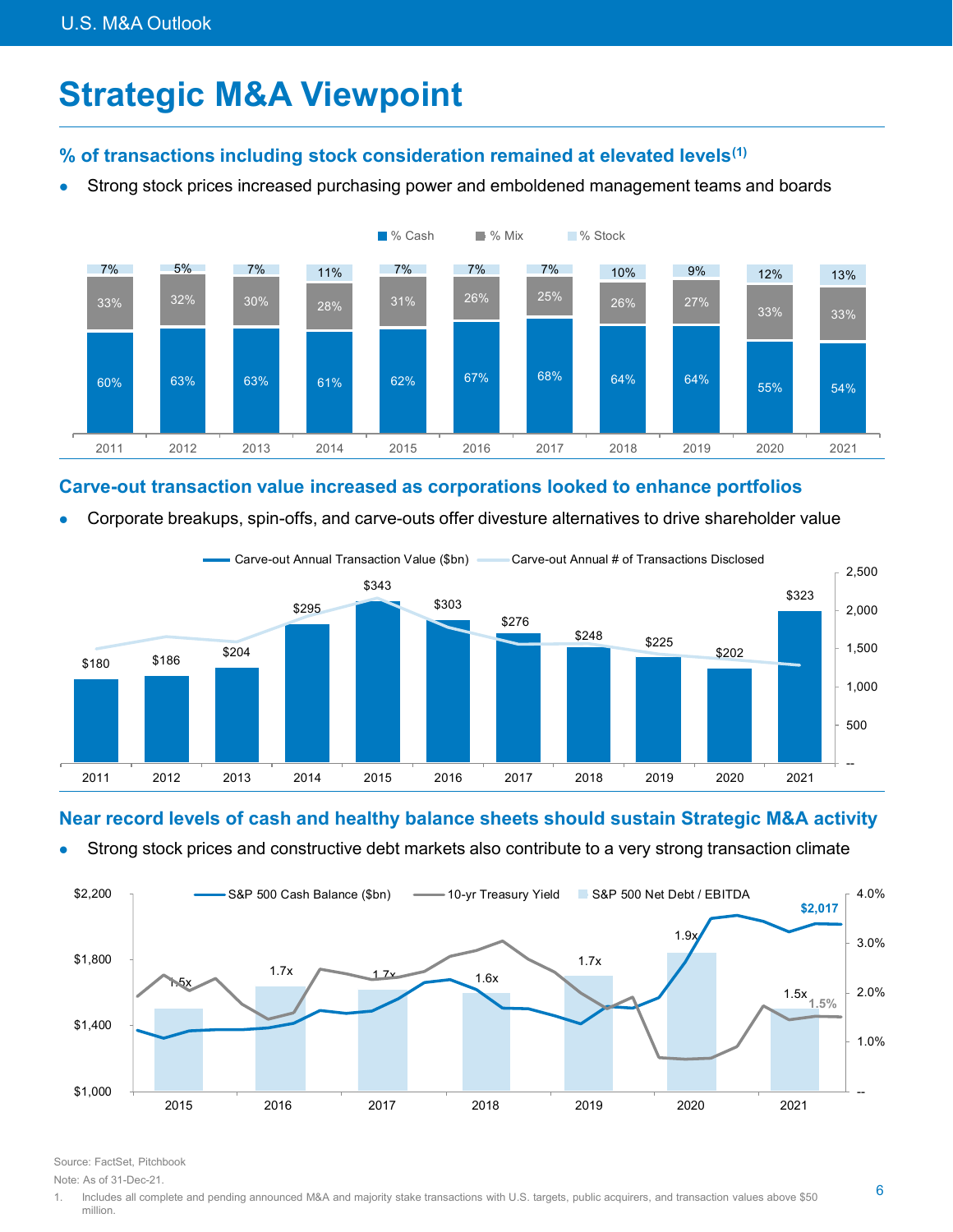### **Sponsor M&A Viewpoint**

### **Sponsor transaction value grew 168% while the number of transactions increased 53%[\(1\)](#page-6-0)**

<span id="page-6-1"></span>• Average disclosed acquisition size was nearly \$1.8bn in 2021, a \$1bn increase compared to 2020



### **Equity % of total acquisition consideration returned to 2018 levels[\(2\)](#page-6-2)**

<span id="page-6-3"></span>• Highly accommodative debt financing markets reflect the low interest rate backdrop and investor demand for higher yielding debt



### **Sponsor to Sponsor deals reached their highest level in recent history([3\)](#page-6-4)**

<span id="page-6-5"></span>• Growth primarily attributable to the increase in the overall amount of Sponsor transactions



Source: FactSet, Pitchbook

<span id="page-6-0"></span>[1.](#page-6-1) Includes all complete and pending announced M&A and majority stake transactions with U.S. targets (includes SPAC activity); as of 31-Dec-21.

- <span id="page-6-2"></span>[2.](#page-6-3) As of 30-Sep-21.
- <span id="page-6-4"></span>[3.](#page-6-5) Includes all complete and pending announced M&A and majority stake transactions with U.S. targets; as of 31-Dec-21.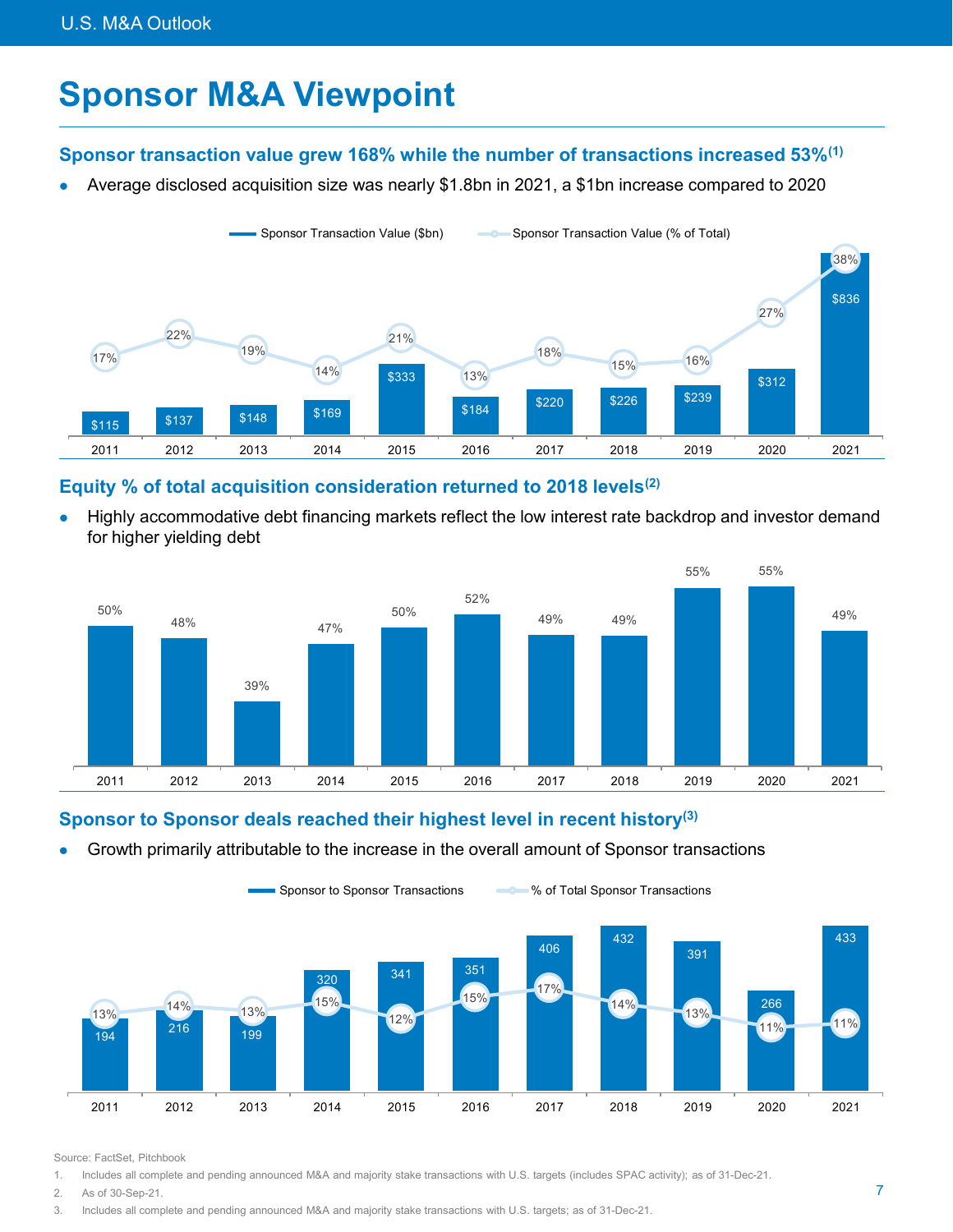### **Sponsor M&A Viewpoint (cont'd)**

### **Private equity dry powder is at an all-time high as fundraising conditions remain robust([1](#page-7-0))**

<span id="page-7-1"></span>• This level of firepower positions PE to compete at every level of the M&A market and likely puts a floor under M&A activity as sponsors' need to deploy capital grows



### <span id="page-7-3"></span>**Completed and announced de-SPAC transactions reached record levels in 2021[\(2\)](#page-7-2)**

• Completed de-SPAC transactions totaled \$466bn representing 20%+ of total M&A value



### **571 SPACs are actively seeking acquisitions([2](#page-7-2))**

• Of the \$153bn of capital looking to be deployed, 26% has a liquidation deadline in 2022 and 74% in 2023

- SPAC Capital Seeking Acquisitions as of Year End (\$bn) - SPAC Capital Raised (\$bn) SPACs Seeking Acquisitions as of Year End



Source: Pitchbook, SpacResearch

<span id="page-7-2"></span><span id="page-7-0"></span>[1.](#page-7-1) As of 30-Sep-21.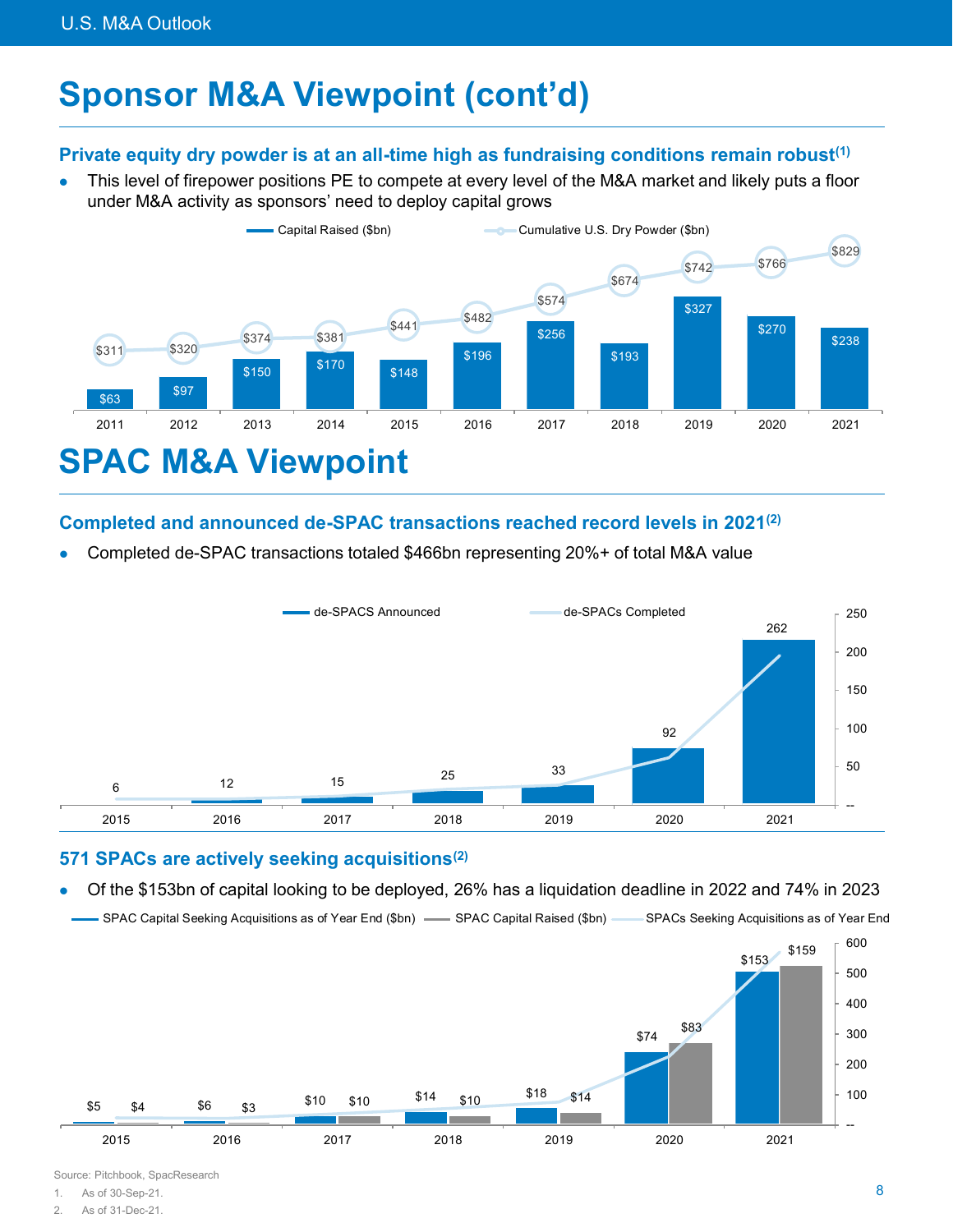### **BMO M&A Overview and 2021 U.S. Highlights**

<span id="page-8-1"></span>

Source: Bloomberg, FactSet

BMO deal tombstones as of January 3, 2022.

<span id="page-8-0"></span>[1.](#page-8-1) Bloomberg, completed deals where an acquirer or target is located in North America. Market data as of January 3, 2022.

Deal was the 5<sup>th</sup> largest deal of 2021. FactSet, includes all complete and pending announced M&A and majority stake transactions with U.S. targets. Market data as of 31-Dec-21.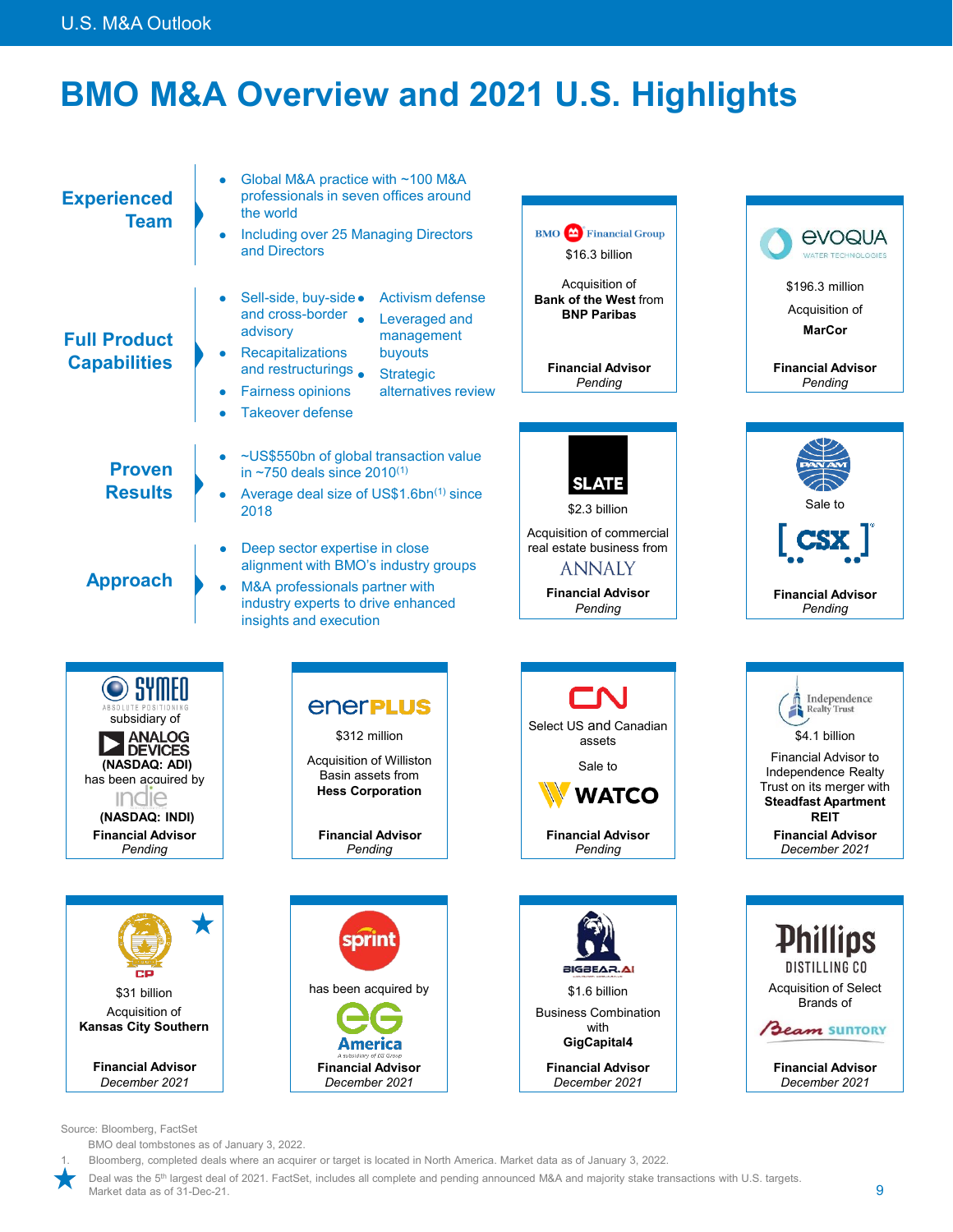### **2021 U.S. M&A Highlights (cont'd)**





Source: FactSet

BMO deal tombstones as of January 3, 2022.



**Financial Advisor**